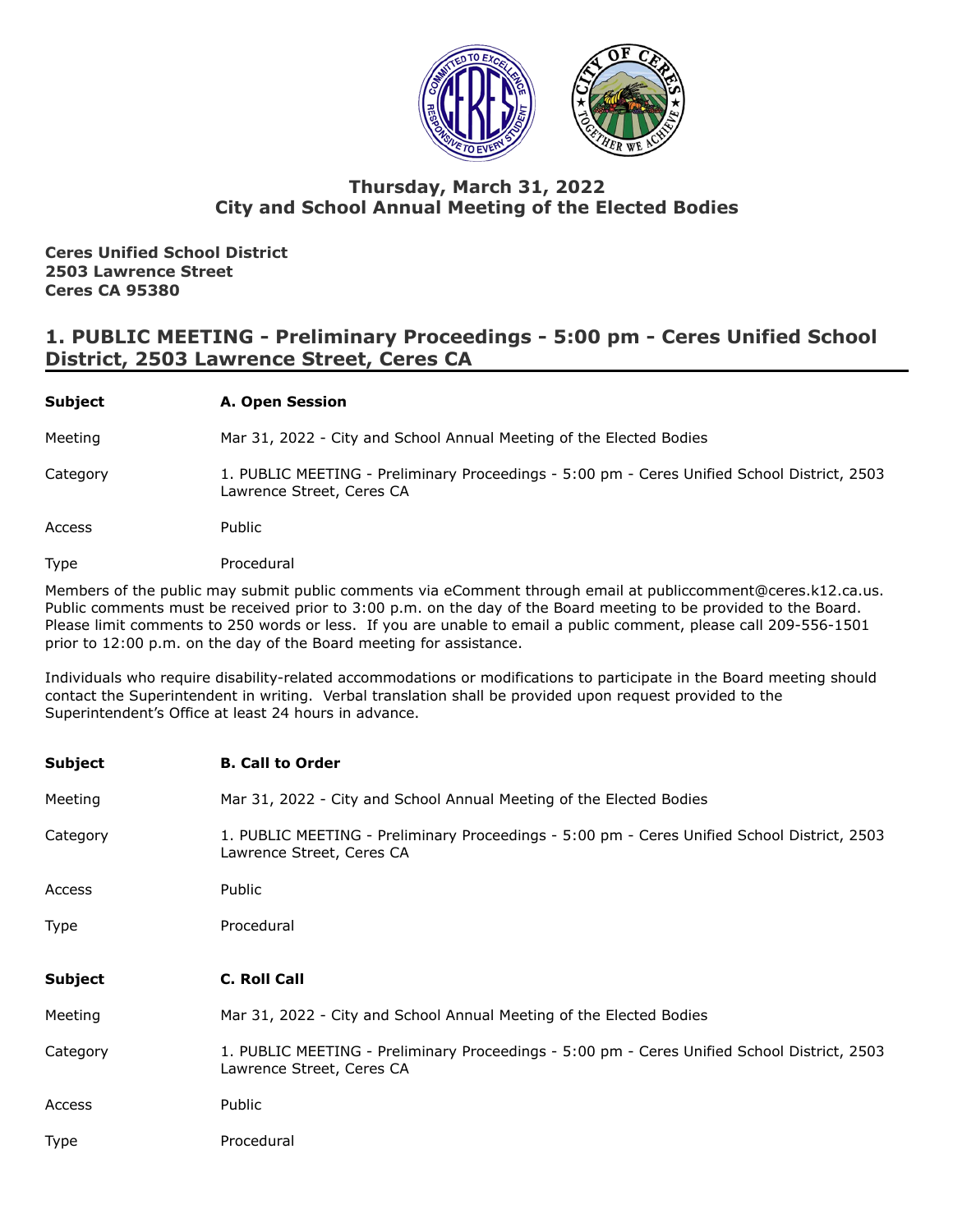| <b>Subject</b> | D. Pledge of Allegiance                                                                                                  |
|----------------|--------------------------------------------------------------------------------------------------------------------------|
| Meeting        | Mar 31, 2022 - City and School Annual Meeting of the Elected Bodies                                                      |
| Category       | 1. PUBLIC MEETING - Preliminary Proceedings - 5:00 pm - Ceres Unified School District, 2503<br>Lawrence Street, Ceres CA |
| Access         | Public                                                                                                                   |
| <b>Type</b>    | Procedural                                                                                                               |
|                |                                                                                                                          |

# **2. HEARING SECTION**

| <b>Subject</b> | A. Public Comments - Opportunity for Citizens to Address Items Not on the Agenda |
|----------------|----------------------------------------------------------------------------------|
| Meeting        | Mar 31, 2022 - City and School Annual Meeting of the Elected Bodies              |
| Category       | 2. HEARING SECTION                                                               |
| Access         | Public                                                                           |
| Type           | Procedural                                                                       |

Persons wishing to address the Board on any school related issue not listed elsewhere on the agenda are invited to do so under the "Public Comments" item. Please note that Government Code Section 54954.2(a) limits the ability of Board Members to respond to public comments. More Specifically, Board Members are limited, but not required, to give a brief response to public statements or questions regarding non-agenda items.

In the interest of time and order, presentations from the public are limited to three (3) minutes per person, and the total time for items shall not exceed twenty (20) minutes. An individual speaker's allotted time may not be increased by a donation of time from members of the public in attendance. If you wish to speak under Public Comments, please complete a Public Comment card and turn it in to the Superintendent's Assistant. The Board requests complaints or charges against an employee be held in Closed Session.

Individuals who require disability-related accommodations or modifications to participate in the Board meeting should contact the Superintendent in writing.

# **3. INFORMATION/DISCUSSION/ACTION AND DIRECTION**

| Subject            | A. Minutes of April 29, 2021                                              |
|--------------------|---------------------------------------------------------------------------|
| Meeting            | Mar 31, 2022 - City and School Annual Meeting of the Elected Bodies       |
| Category           | 3. INFORMATION/DISCUSSION/ACTION AND DIRECTION                            |
| <b>Access</b>      | Public                                                                    |
| Type               | Action                                                                    |
| Recommended Action | Approve as presented the minutes of the Annual Meeting of April 29, 2021. |
| File Attachments   |                                                                           |

[04.29.21 Ceres School City Unapproved Minutes.pdf \(23 KB\)](https://go.boarddocs.com/ca/ceres/Board.nsf/files/CCRV5C7F0B71/$file/04.29.21%20Ceres%20School%20City%20Unapproved%20Minutes.pdf)

#### **Subject B. Future Development and Impact on City and Schools - Alex Terrazas and Denise Wickham**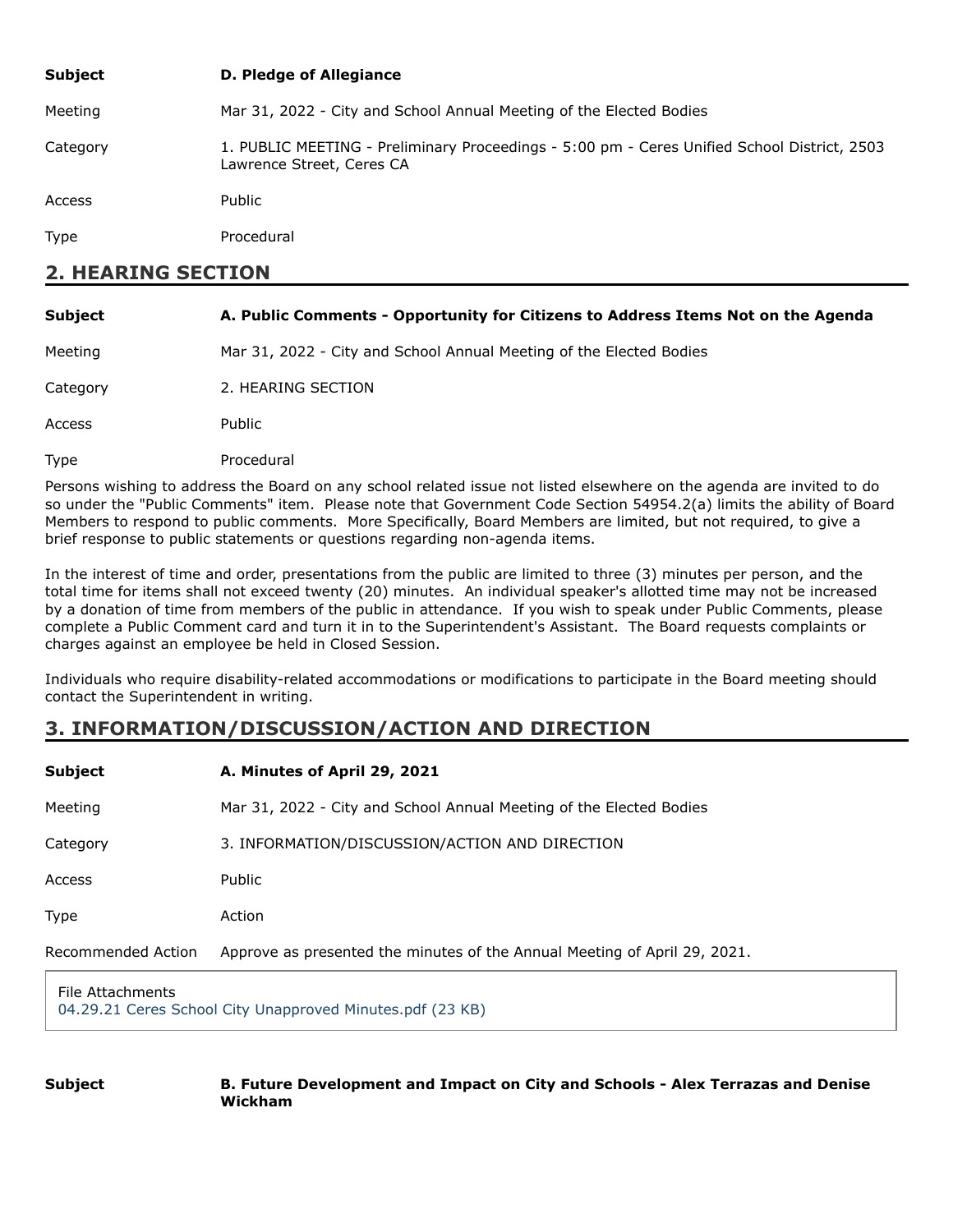| Meeting | Mar 31, 2022 - City and School Annual Meeting of the Elected Bodies |
|---------|---------------------------------------------------------------------|
|         |                                                                     |

Category 3. INFORMATION/DISCUSSION/ACTION AND DIRECTION

Access Public

Type Information & Study

- Residential Development
- Commercial Development
- Service Mitchell

| <b>Subject</b> | C. Upcoming and Ongoing School District Facility Expansion and Improvement |
|----------------|----------------------------------------------------------------------------|
|                | <b>Projects - Denise Wickham</b>                                           |

- Meeting Mar 31, 2022 City and School Annual Meeting of the Elected Bodies
- Category 3. INFORMATION/DISCUSSION/ACTION AND DIRECTION
- Access Public
- Type Information & Study
	- School Construction

| <b>Subject</b>                                                | D. Budget Update - Alex Terrazas and Denise Wickham                 |
|---------------------------------------------------------------|---------------------------------------------------------------------|
| Meeting                                                       | Mar 31, 2022 - City and School Annual Meeting of the Elected Bodies |
| Category                                                      | 3. INFORMATION/DISCUSSION/ACTION AND DIRECTION                      |
| Access                                                        | Public                                                              |
| Type                                                          | <b>Information &amp; Study</b>                                      |
| <b>Subject</b>                                                | E. Issues of Mutual Concern - Alex Terrazas and Denise Wickham      |
| Meeting                                                       | Mar 31, 2022 - City and School Annual Meeting of the Elected Bodies |
| Category                                                      | 3. INFORMATION/DISCUSSION/ACTION AND DIRECTION                      |
| Access                                                        | Public                                                              |
| Type                                                          | <b>Information &amp; Study</b>                                      |
| • School Resource Officer Update<br>• Facility Use Agreements |                                                                     |
| <b>Subject</b>                                                | F. Upcoming Meeting Date for 2022-2023                              |
| Meeting                                                       | Mar 31, 2022 - City and School Annual Meeting of the Elected Bodies |
| Category                                                      | 3. INFORMATION/DISCUSSION/ACTION AND DIRECTION                      |
| Access                                                        | Public                                                              |
| Type                                                          | Discussion                                                          |

- 2+2+2 on September 28, 2022 at 9:00 a.m.
- Joint City/School Board Meeting on February 23, 2023 at 5:00 p.m.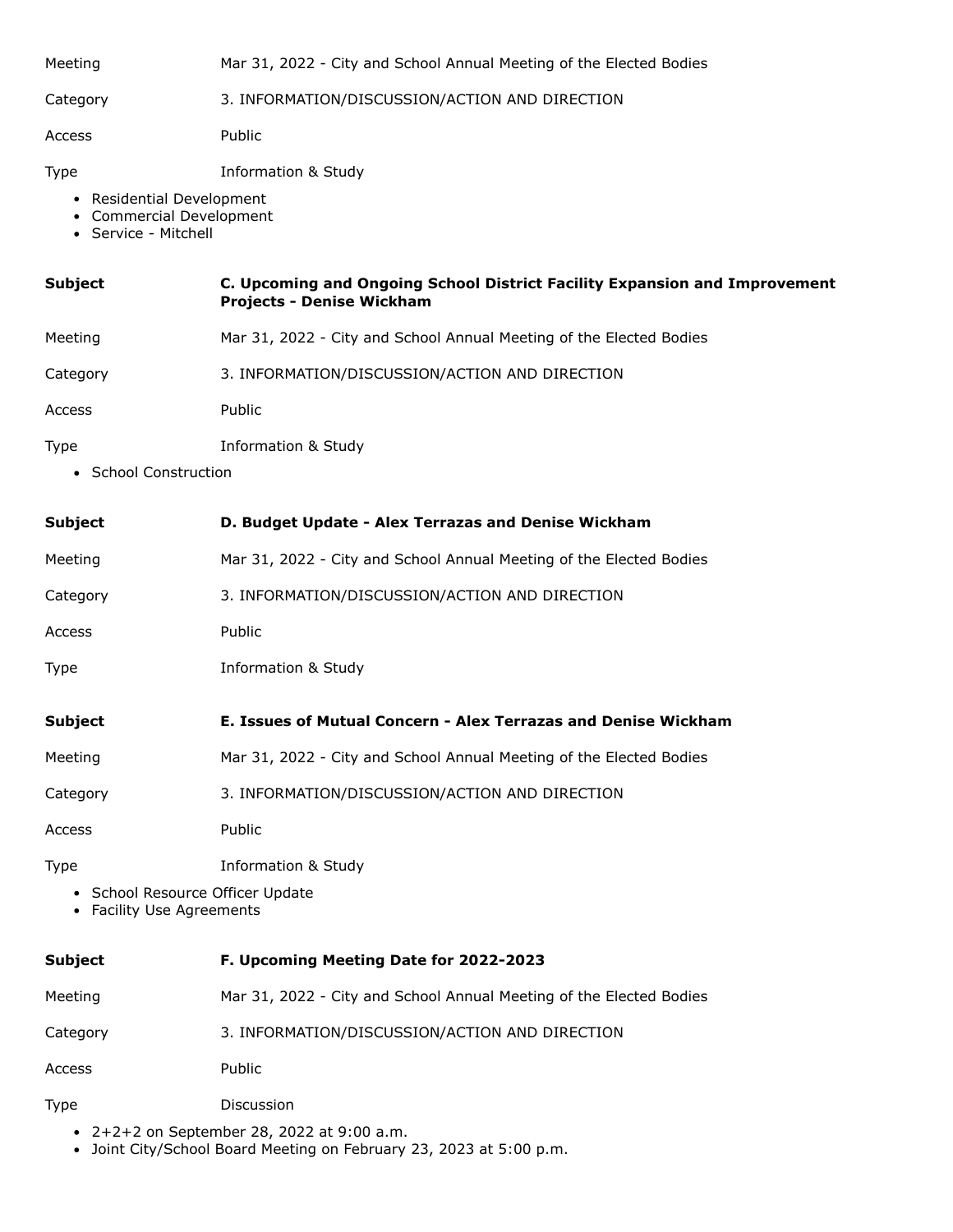| <b>Subject</b> | <b>G. Request for Future Agenda Items</b>                           |
|----------------|---------------------------------------------------------------------|
| Meeting        | Mar 31, 2022 - City and School Annual Meeting of the Elected Bodies |
| Category       | 3. INFORMATION/DISCUSSION/ACTION AND DIRECTION                      |
| Access         | Public                                                              |
| <b>Type</b>    | Discussion                                                          |

# **4. ADJOURNMENT**

| <b>Subject</b> | A. Any documents that are public records and are provided as backup to open<br>session items on this agenda are accessible to the public on the Website<br>www.ceres.k12.ca.us, with the exception of documents provided at the time of the<br>meeting. Documents that are public records, and are provided at the time of the<br>meeting to a majority of the Governing Board regarding an open session item, will<br>be made available for public inspection upon request to the Superintendent's<br>Executive Assistant, who is seated to the Trustees' right at the Cabinet table during<br>Governing Board meetings held in the District Office Board Room, 2503 Lawrence<br>Street, Ceres. |
|----------------|--------------------------------------------------------------------------------------------------------------------------------------------------------------------------------------------------------------------------------------------------------------------------------------------------------------------------------------------------------------------------------------------------------------------------------------------------------------------------------------------------------------------------------------------------------------------------------------------------------------------------------------------------------------------------------------------------|
| Meeting        | Mar 31, 2022 - City and School Annual Meeting of the Elected Bodies                                                                                                                                                                                                                                                                                                                                                                                                                                                                                                                                                                                                                              |
| Category       | 4. ADJOURNMENT                                                                                                                                                                                                                                                                                                                                                                                                                                                                                                                                                                                                                                                                                   |
| Access         | Public                                                                                                                                                                                                                                                                                                                                                                                                                                                                                                                                                                                                                                                                                           |

Type

Individuals who require disability-related accommodations or modifications to participate in the Board meeting should contact the Superintendent in writing. Any documents that are public records and are provided as backup to open session items on this agenda are accessible to the public on the Website [www.ceres.k12.ca.us,](http://www.ceres.k12.ca.us/) with the exception of documents provided at the time of the meeting. Documents that are public records, and are provided at the time of the meeting to a majority of the Governing Board regarding an open session item, will be made available for public inspection upon request to the Superintendent's Executive Assistant, who is seated to the Trustees' right at the Cabinet table during Governing Board meetings held in the District Office Board Room, 2503 Lawrence Street, Ceres.

### **AFFIDAVIT OF POSTING**

I. Cristina Aquilar, Deputy City Clerk, for the City of Ceres, declare under penalty of perjury that the foregoing agenda for the March 31, 2022, City and School Annual Meeting of the Elected Bodies was posted on March 24, 2022 at 5:00 p.m. at the following location in Ceres:

• Community Center Bulletin Board, 2701 Fourth Street, Ceres, CA

Cristin agente

Cristina Aguilar **Deputy City Clerk**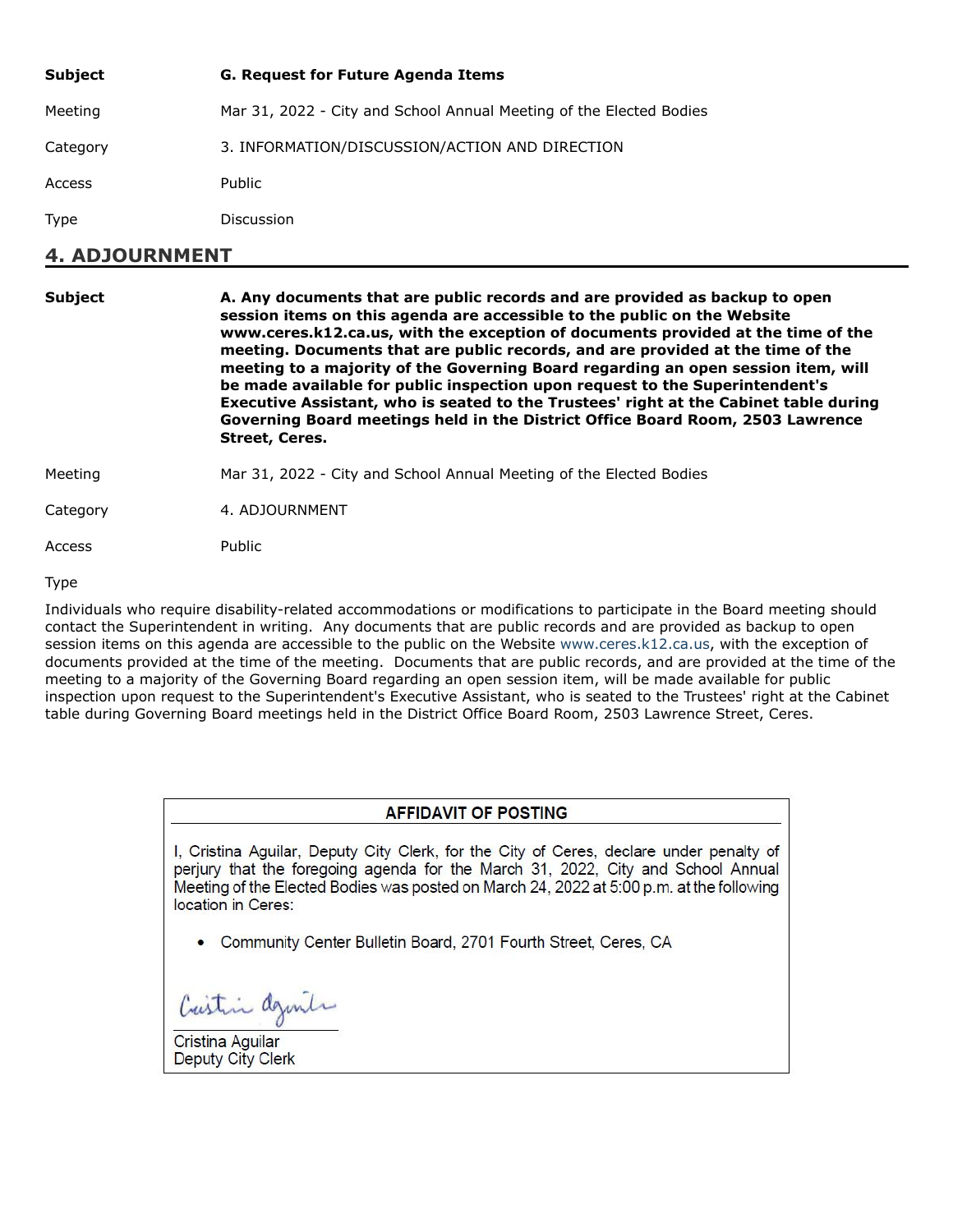# **CITY AND SCHOOL ANNUAL MEETING OF THE ELECTED BODIES**

# **MINUTES**

# **Thursday, April 29, 2021, 6:00 PM**

# **Ceres School District Office Board Room Held Via Zoom**

# **2503 Lawrence Street – Ceres, California**

# **REGULAR SCHEDULED MEETING**

Present for the meeting representing the District were: Board President Betty Davis and Trustees Valli Wigt, Faye Lane, and Hugo Molina. Absent: Trustees Lourdes Perez and Mike Welsh.

Present for the meeting representing the City were: Mayor Javier Lopez, Vice Mayor Couper Condit and Council Member Linda Ryno. Absent: Councilmember Bret Silveira.

Others Present: Dr. Scott Siegel, Tom Westbrook, Dr. Denise Wickham, Jay Simmonds, Dan Pangrazio, Chief Rick Collins.

# 1. **PUBLIC MEETING**

The annual meeting was opened and called to order by President Davis at 6:00 p.m. with a quorum present. The Pledge of Allegiance was led by President Davis.

### 2. **HEARING SECTION**

### a. **Opportunity for Citizens to Address Items Not on the Agenda**

President Davis opened a public hearing for those wishing to address an item not on the Agenda. With no one wishing to address the Elected Bodies, the public hearing was closed.

### 3. **INFORMATION/DISCUSSION/ACTION AND DIRECTION**

#### **a. Minutes of December 10, 2019**

**(Ceres Unified School District Board of Trustees) Trustee** Lane moved and Trustee Wigt seconded to approve the minutes of December 10, 2019. Ayes: Hugo Molina, Faye Lane, Valli Wigt and Betty Davis. Absent: Mike Welsh, Brian de la Porte, Lourdes Perez

**(Ceres City Council)** Councilmember Ryno moved and Vice Mayor Condit seconded to approve the minutes of December 10, 2019. Ayes: Vice Mayor Gary Condit, Councilmember Linda Ryno and Mayor Javier Lopez. Absent: Councilmember Bret Silveira.

### b. **Future Development and Impact on City and Schools – Tom Westbrook**

- Mr. Westbrook reported on current residential development, commercial development and service at Mitchell Road in Ceres.
- c. **Upcoming and Ongoing School District Facility Expansion and Improvement Projects – Scott Siegel**
	- Dr. Siegel reported on upcoming and ongoing school district facility expansion and improvement projects for Ceres Unified School District.

### d. **Budget Update – Tom Westbrook and Scott Siegel**

- Dr. Siegel reported on the current budget status for Ceres Unified School District.
- Mr. Westbrook reported on the current budget status for the City of Ceres.